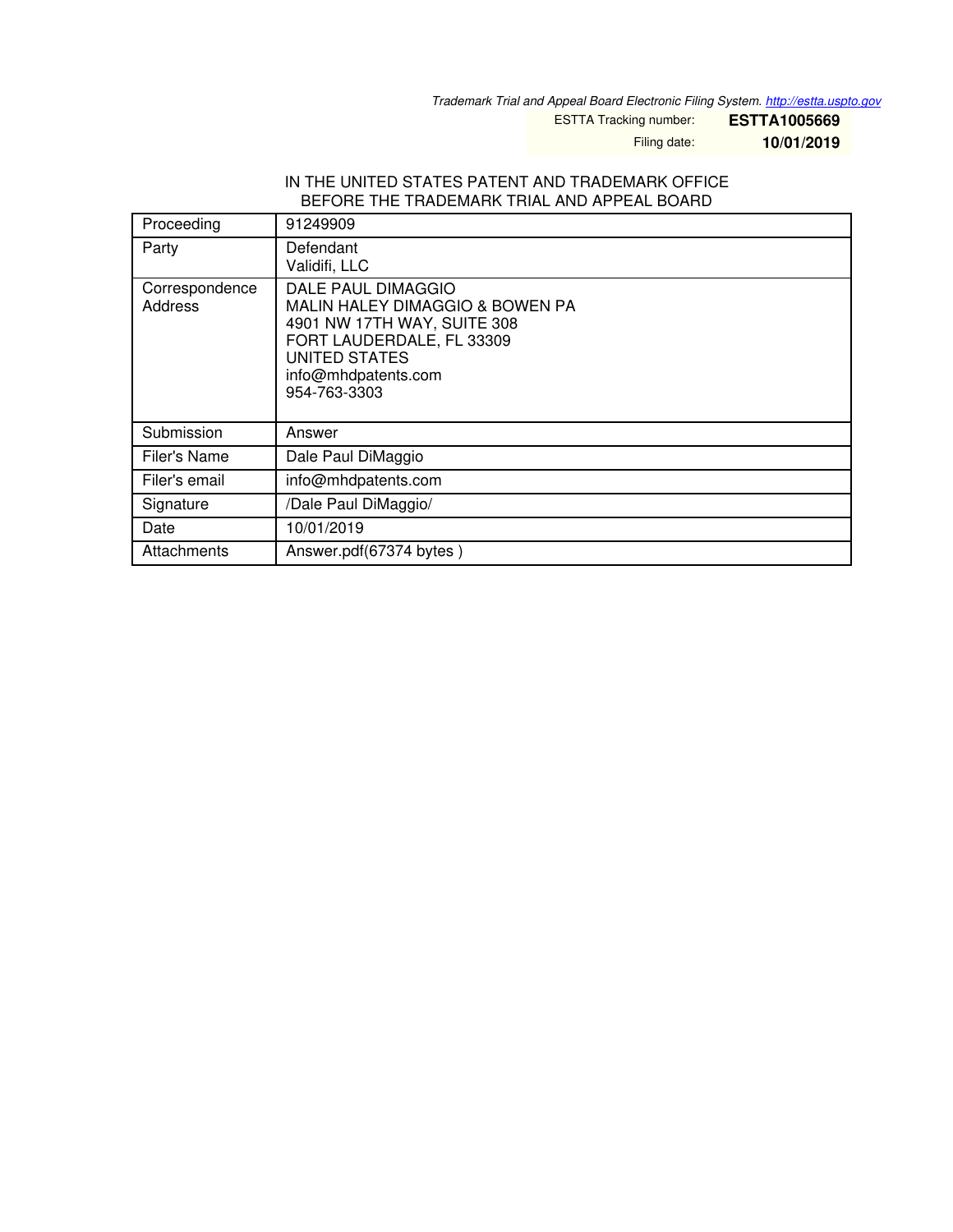# **IN THE UNITED STATES PATENT AND TRADEMARK OFFICE BEFORE THE TRADEMARK TRIAL AND APPEAL BOARD**

| Valid Soluções S.A.,                 |  |
|--------------------------------------|--|
| a Brazilian joint stock company,     |  |
|                                      |  |
| Opposer,                             |  |
|                                      |  |
| v.                                   |  |
|                                      |  |
| ValidiFI, LLC.                       |  |
| a Florida limited liability company, |  |
|                                      |  |
| Applicant.                           |  |
|                                      |  |

 $)$  Opposition No. 91249909 ) Serial No. 88279376 v. ) Mark: **VALIDIFI**  ) Filed: January 28, 2019  $\nu$  Published: July 2, 2019

#### **ANSWER TO NOTICE OF OPPOSITION**

Comes now Applicant, ValidiFI, LLC, a Florida limited liability company having an address at 1000 Sawgrass Corporate Pkwy, Suite 120, Sunrise, Florida 33323, by and through the undersigned counsel, and answers the Notice of Opposition filed by Valid Soluções S.A. ("Opposer"), as follows:

1. Applicant is without sufficient information upon which to form a belief as to the truth, falsity or completeness of the allegations contained in paragraph 1 of the Notice of Opposition and therefore denies the same.

2. Applicant is without sufficient information upon which to form a belief as to the truth, falsity or completeness of the allegations contained in paragraph 2 of the Notice of Opposition and therefore denies the same.

3. Applicant is without sufficient information upon which to form a belief as to the truth, falsity or completeness of the allegations contained in paragraph 3 of the Notice of Opposition and therefore denies the same.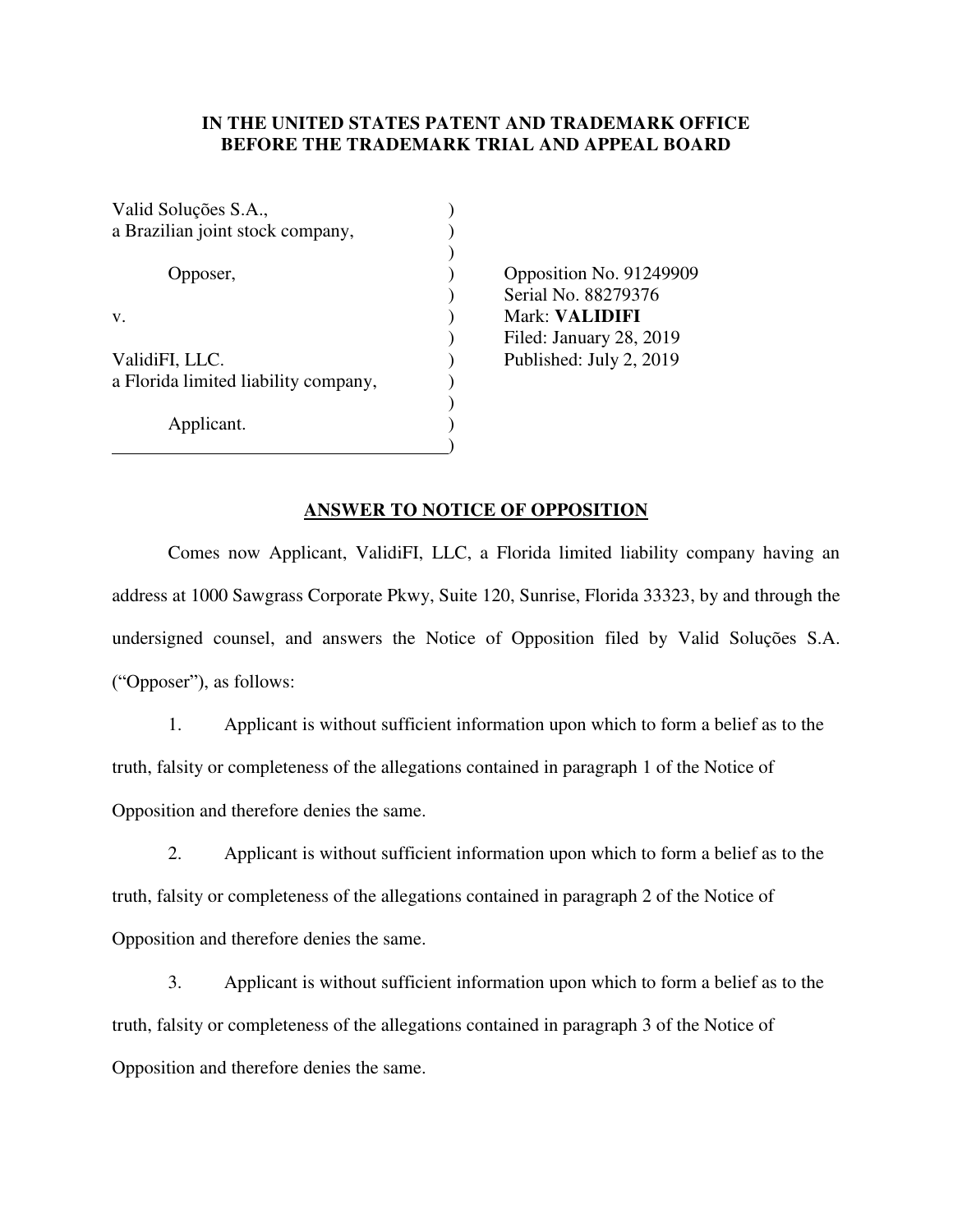Page **2** of **4**

4. Applicant is without sufficient information upon which to form a belief as to the truth, falsity or completeness of the allegations contained in paragraph 4 of the Notice of Opposition and therefore denies the same.

5. Applicant is without sufficient information upon which to form a belief as to the truth, falsity or completeness of the allegations contained in paragraph 5 of the Notice of Opposition and therefore denies the same.

 5. (Following Opposer's duplicate numbering) Applicant is without sufficient information upon which to form a belief as to the truth, falsity or completeness of the allegations contained in paragraph 5 of the Notice of Opposition and therefore denies the same.

6. Applicant admits it filed its application as an ITU on January 28, 2019, but for the remaining allegations, Applicant is without sufficient information upon which to form a belief as to the truth, falsity or completeness of the allegations contained in paragraph 6 of the Notice of Opposition and therefore denies the same

 7. Applicant admits the allegations contained in paragraph 7 of the Notice of Opposition.

8. Applicant admits using the word "verification" at times; however, such use is not the meaning of Applicant's mark VALIDIFI; Applicant denies the remaining allegations contained in paragraph 8 of the Notice of Opposition.

9. Applicant denies the allegations contained in paragraph 9 of the Notice of Opposition.

10. Applicant denies the allegations contained in paragraph 10 of the Notice of Opposition.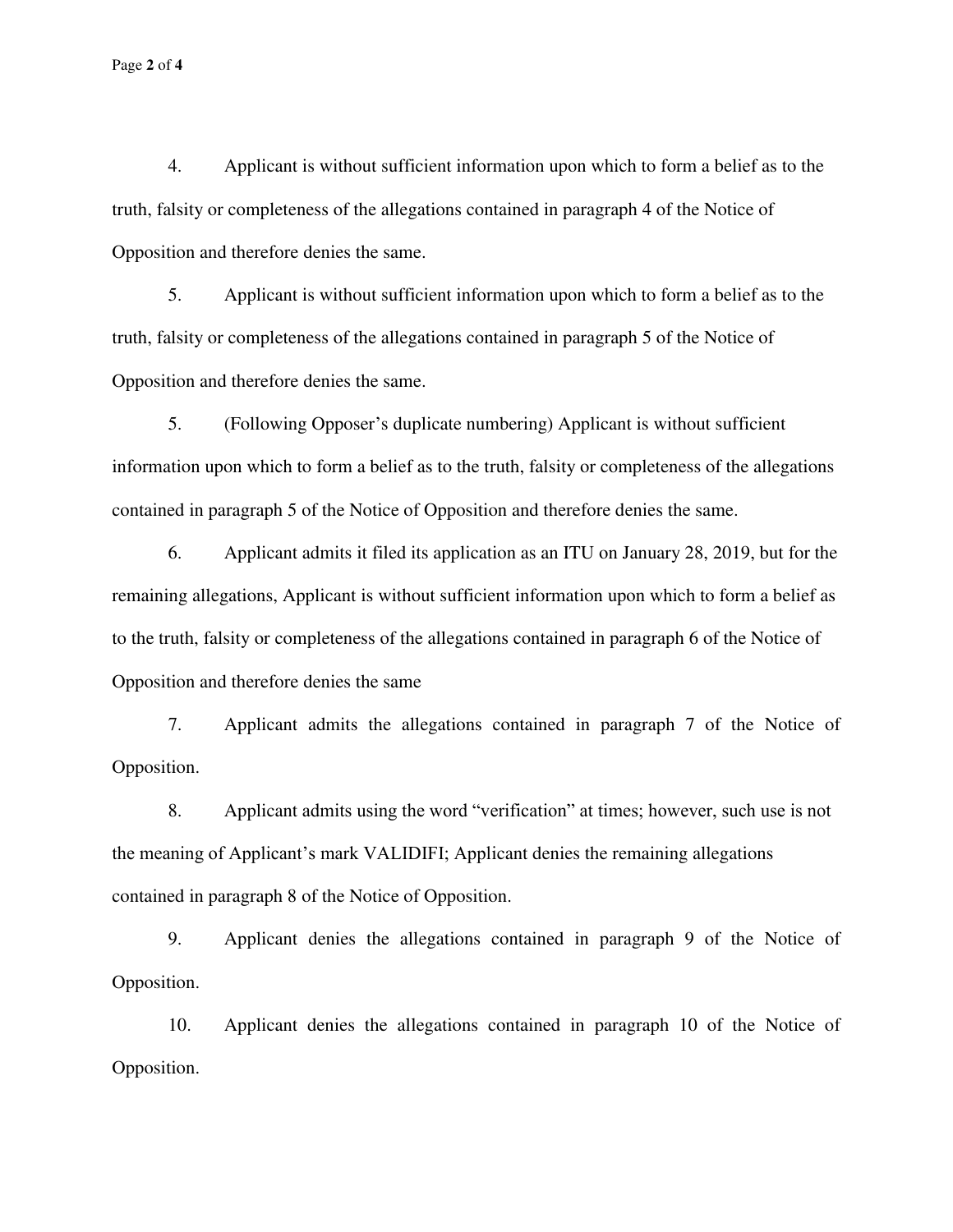11. Applicant denies the allegations contained in paragraph 11 of the Notice of Opposition.

## **AFFIRMATIVE DEFENSES**

# **FIRST AFFIRMATIVE DEFENSE- FAILURE TO STATE A CLAIM**

12. Opposer fails to state a claim upon which relief can be granted.

## **SECOND AFFIRMATIVE DEFENSE - NO LIKELIHOOD OF CONFUSION**

 13. A likelihood of confusion does not exist between the marks. The marks contain different terms, "VALID" versus "VALIDIFI," which sufficiently distinguish the marks in terms of sight, sound and meaning and create different commercial impressions. The term VALID commonly means having legal efficacy, or justifiable/logically correct. In contrast, Applicant's mark VALIDIFI is fanciful, a coined term and unique mark with no dictionary definition. The "FI" in Applicant's mark connotes financial institutions. The marks as a whole clearly convey different meanings and commercial impressions in relation to the respective and distinguishable services and channels of trade. Thus, the marks in their entireties are not visually or phonetically similar, have different meanings and create distinct commercial impressions with different services and channels of trade such that consumers will not be confused as to the source of the respective services.

**WHEREFORE**, Applicant, ValidiFI, LLC, respectfully demands judgment dismissing the Registrant's Notice of Opposition against Applicant's Serial No. 88279376, and that this Answer and Affirmative Defenses in response to such opposition be sustained, that Judgment is entered in Applicant's favor, and that Applicant's mark proceeds through the Registration process.

Date: October 1, 2019 Respectfully Submitted By:

By: /Dale Paul DiMaggio/ Dale Paul DiMaggio